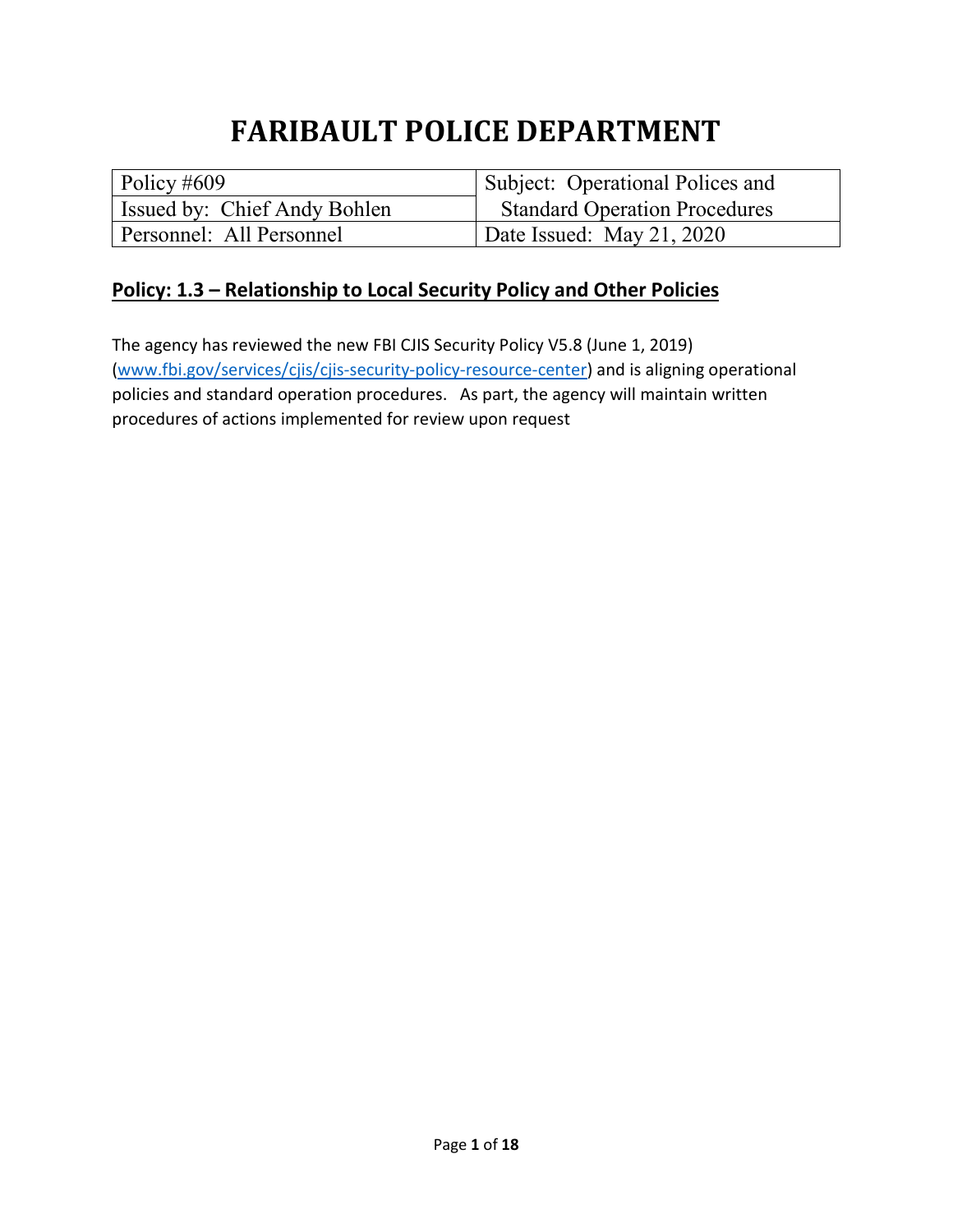# **Policy: 4.3 – Personally Identifiable Information (PII)**

For the purposes of this document, PII is information which can be used to distinguish or trace an individual's identity, such as name, social security number, or biometric records, alone or when combined with other personal or identifying information which is linked or linkable to a specific individual, such as date and place of birth, or mother's maiden name. Any FBI CJIS provided data maintained by an agency, including but not limited to, education, financial transactions, medical history, and criminal or employment history may include PII. A criminal history record 8/4/2014 CJISD-ITS-DOC-08140-5.3 13 for example inherently contains PII as would a Law Enforcement National Data Exchange (NDEx) case file. PII shall be extracted from CJI for the purpose of official business only.

As needed, the agency will continue to develop policies, based on changing state and local privacy rules, to ensure appropriate controls are applied when handling PII extracted from CJI.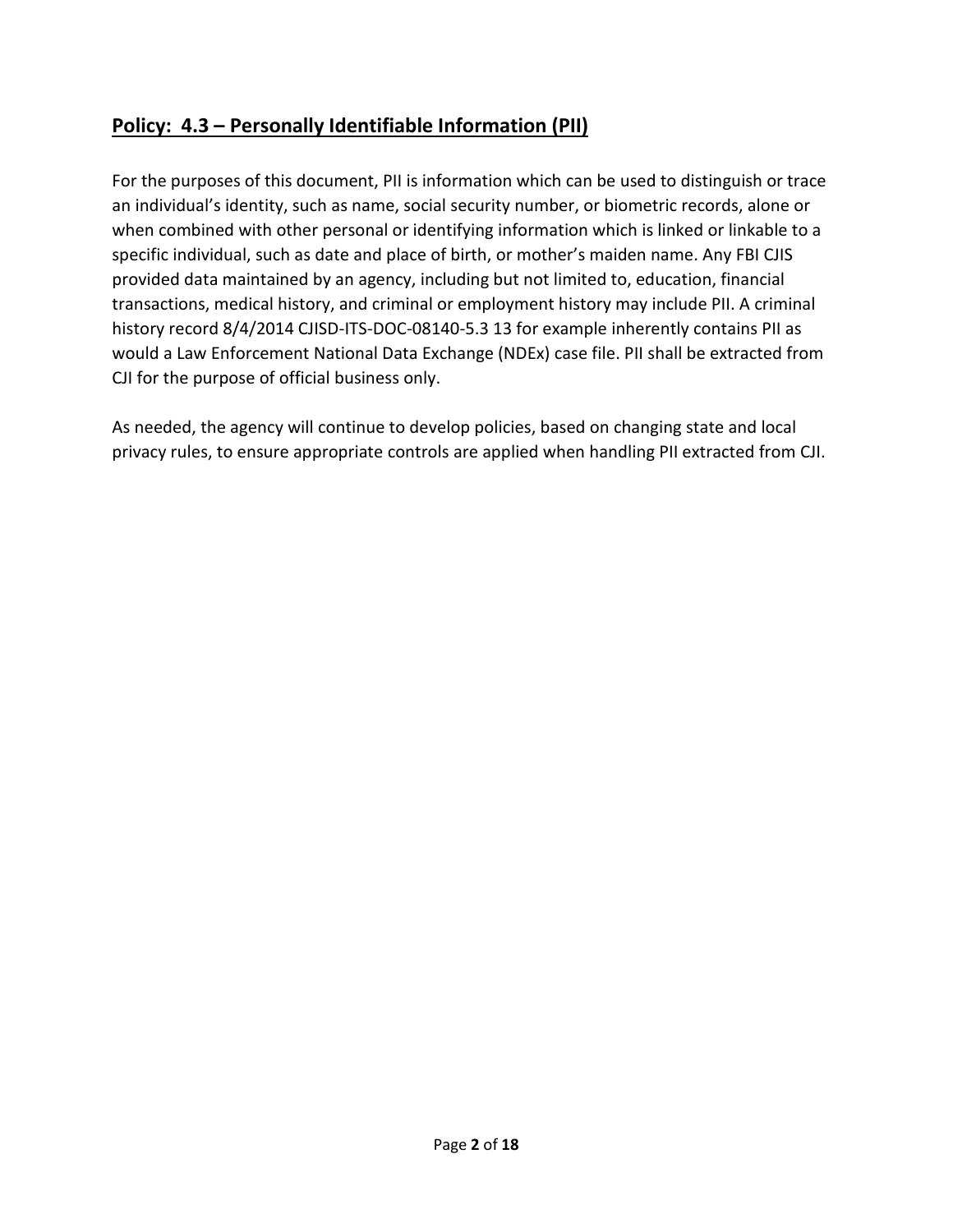# **Policy: 5.1.1 – Information Exchange**

The agency use of CJI is only for the purpose of the agency and its employee's abilities to perform their job duties.

Any Disseminating or sharing CJI with anyone that is not authorized to have access to the information is strictly prohibited.

If the agency is releasing the CJI to another authorized agency, a dissemination log will be kept.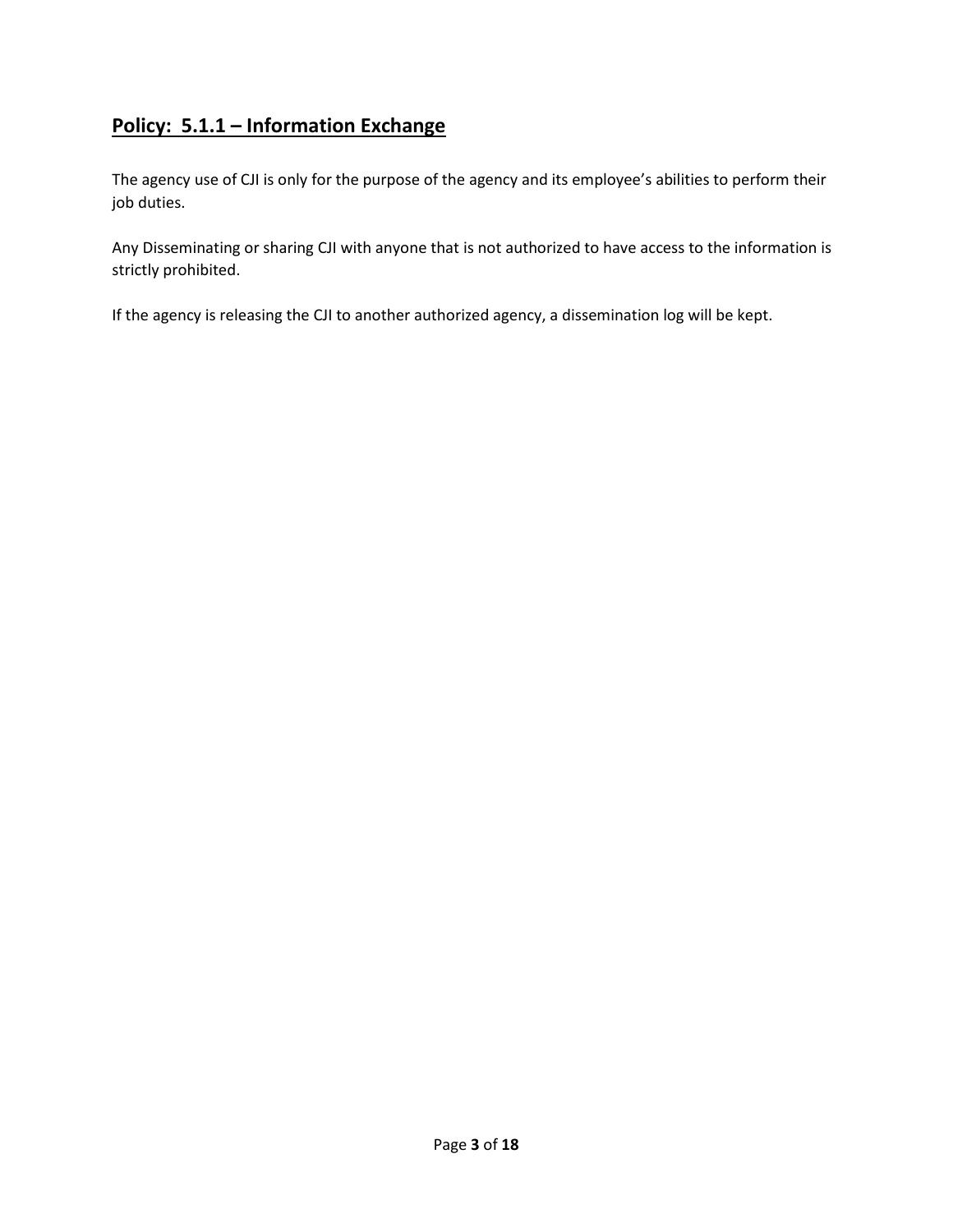# **Policy: 5.1.1.1 – Informational Handling**

Covered in 5.8 Policy Area 8: Media Protection (page 11).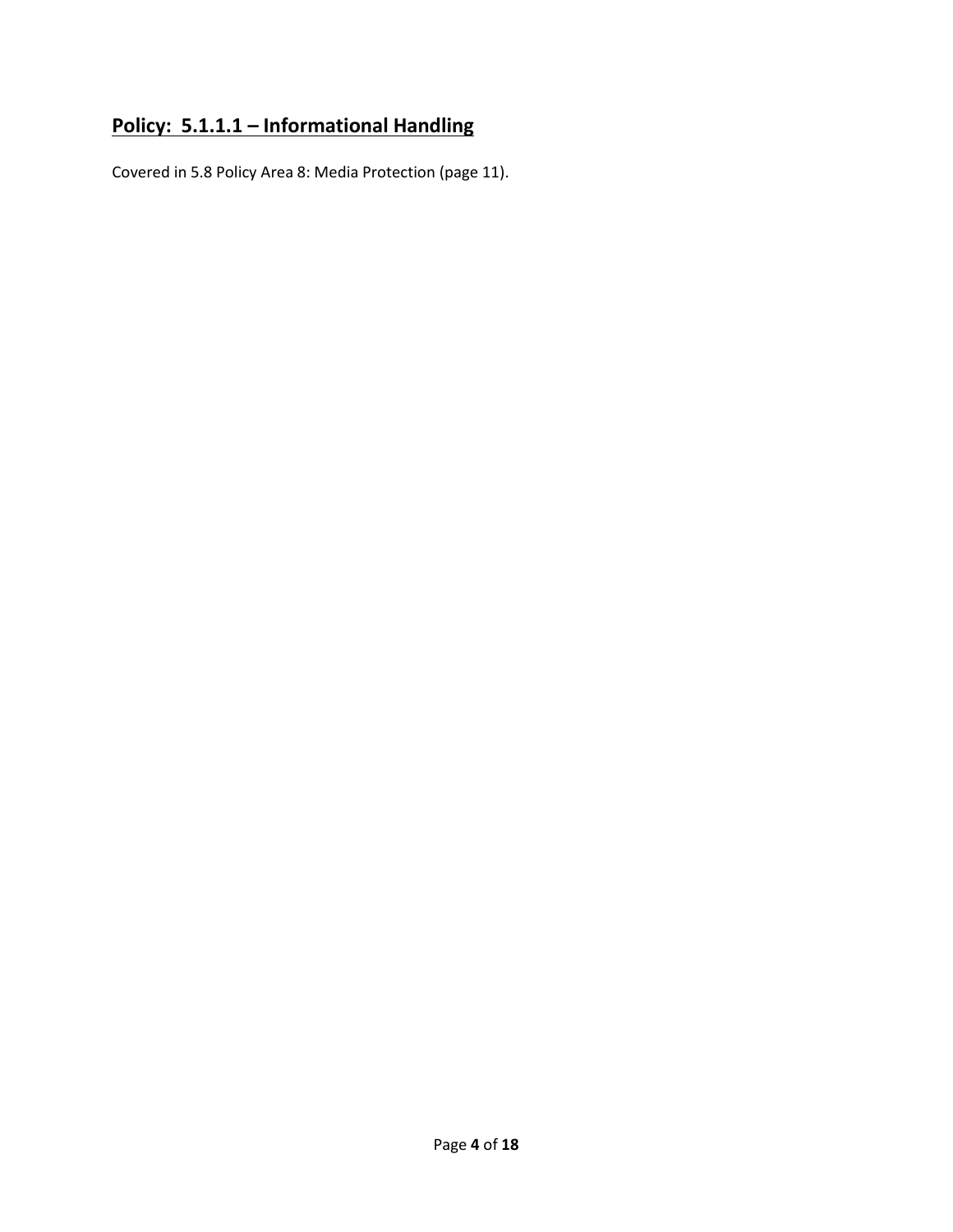## **Policy: 5.3 – Policy Area Incident Response**

The agency will promptly report incident information to the appropriate party.

The agency will disconnect the infected workstation.

The agency will maintain all records around information security events.

Other information collected for completing the Incident Response Form is below:

- Suspected cause for incident (Name of the malware, virus, etc.)
- Was Antivirus software running at the time of infection?
- How and when the problem was first identified?
- When was IT staff been notified?
- Number of workstations infected?
- Any other equipment infected?
- Action plan for removal.
- Was any CJIS data or personnel identification information compromised?
- Once free from infection the system can be reconnected.

\*\*Please see the incident response reporting form on the next page\*\*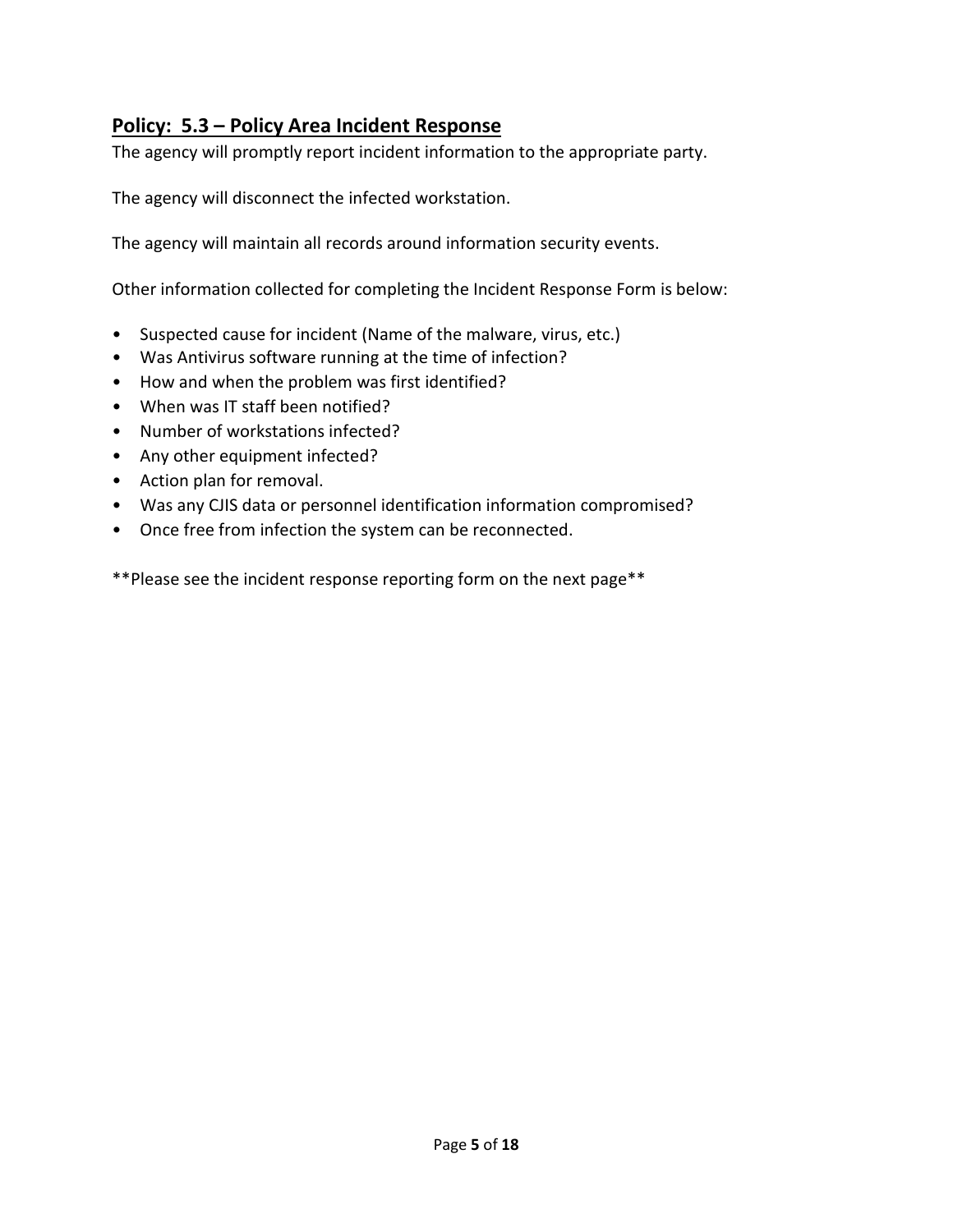# **INCIDENT RESPONSE FORM REPORTING FORM**

| PHONE: E-MAIL:                                                                                                                                                                                                                 |  |
|--------------------------------------------------------------------------------------------------------------------------------------------------------------------------------------------------------------------------------|--|
| <u> 1999 - Jan Barbara de Santo de Santo de Santo de Santo de Santo de Santo de Santo de Santo de Santo de Santo</u>                                                                                                           |  |
| SYSTEM(S) AFFECTED: New York Contract Contract Contract Contract Contract Contract Contract Contract Contract Contract Contract Contract Contract Contract Contract Contract Contract Contract Contract Contract Contract Cont |  |
|                                                                                                                                                                                                                                |  |
|                                                                                                                                                                                                                                |  |
| INCIDENT DESCRIPTION: University of the contract of the contract of the contract of the contract of the contract of the contract of the contract of the contract of the contract of the contract of the contract of the contra |  |
|                                                                                                                                                                                                                                |  |
| PERSONS NOTIFIED: University of the contract of the contract of the contract of the contract of the contract of the contract of the contract of the contract of the contract of the contract of the contract of the contract o |  |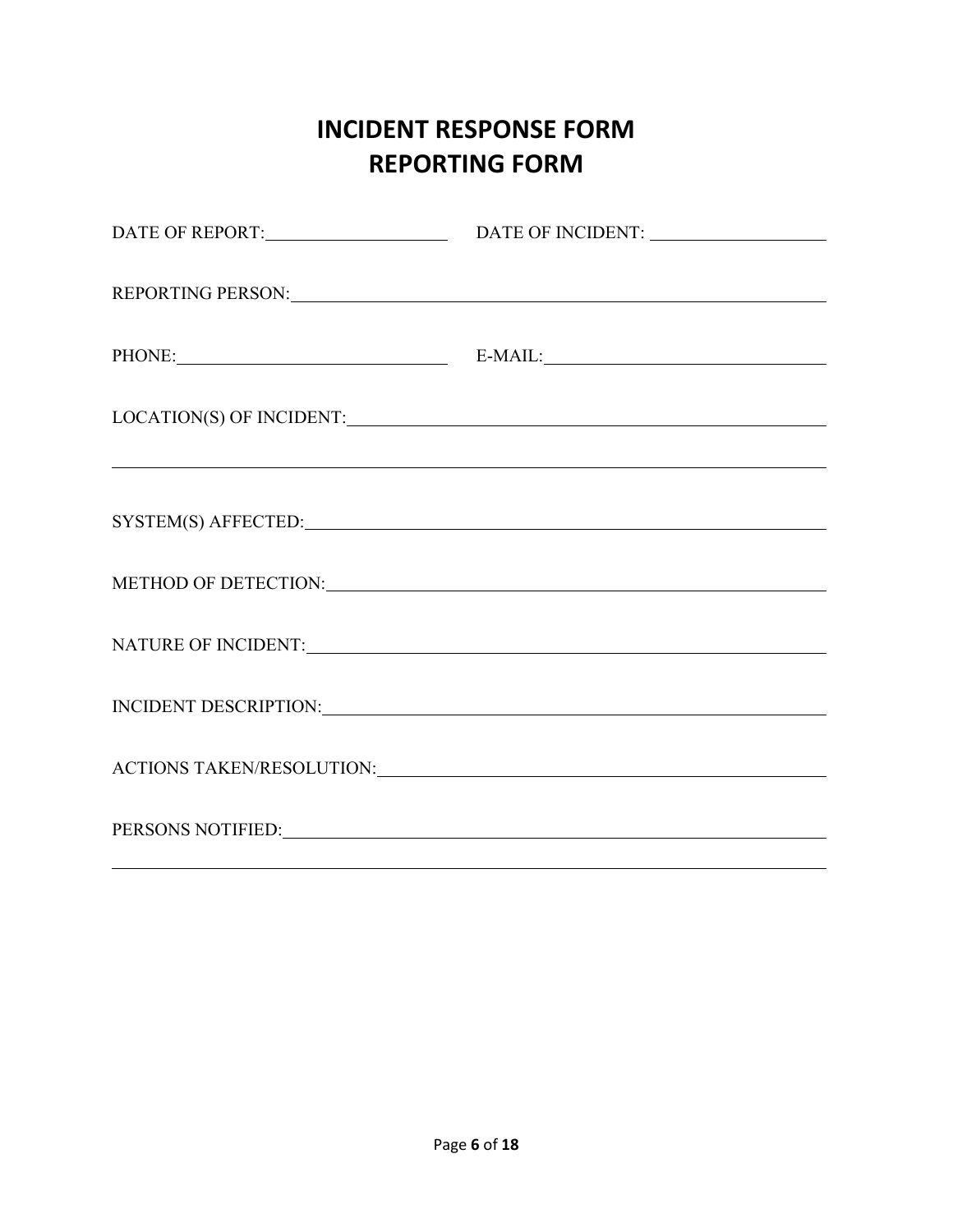#### **Policy: 5.5.6 – Remote Access**

The agency does not authorize remote access to the information system

The agency may permit remote access for privileged functions only for compelling operational needs but shall document the rationale for such access.

Any exception shall be written and authorized by the head of the agency.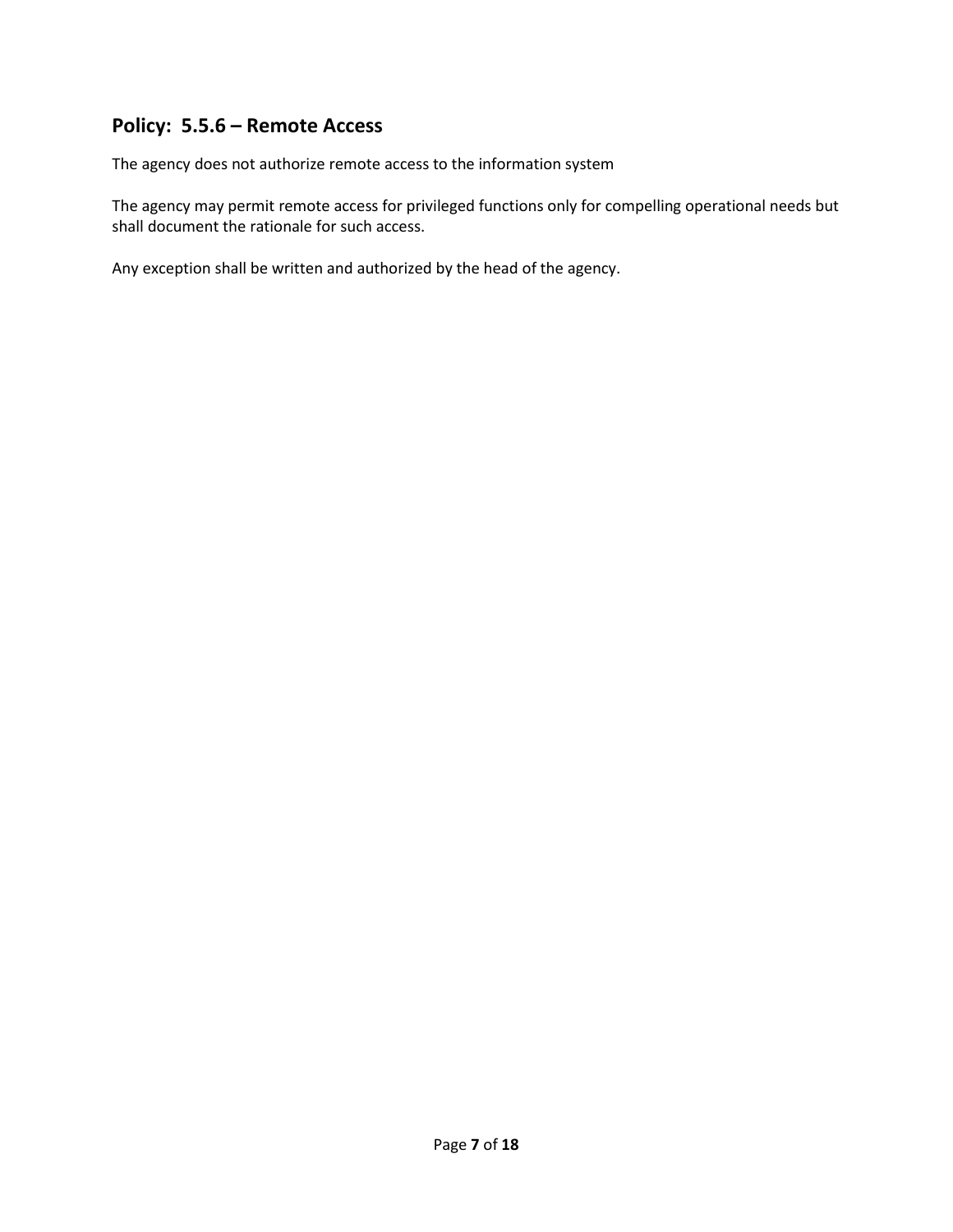# **Policy: 5.5.6.1 – Personally Owned Information Systems**

A personally owned information system shall not be authorized to access, process, store or transmit CJI unless the agency has established and documented the specific terms and conditions for personally owned information system usage.

This control does not apply to the use of personally owned information systems to access agency's information systems and information that are intended for public access (e.g. and agency's public website that contains purely public information).

- 1. A personally owned information system shall not be authorized to access, process, store or transmit CJI.
- 2. Personally owned network equipment shall not be authorized to access, process, store or transmit CJI or be attached to any CJE.
- 3. Any exception shall be written and authorized by the head of the agency.
- 4. Failure to comply with these policies may result in the loss of access, criminal prosecution and/or administrative action including termination of employment.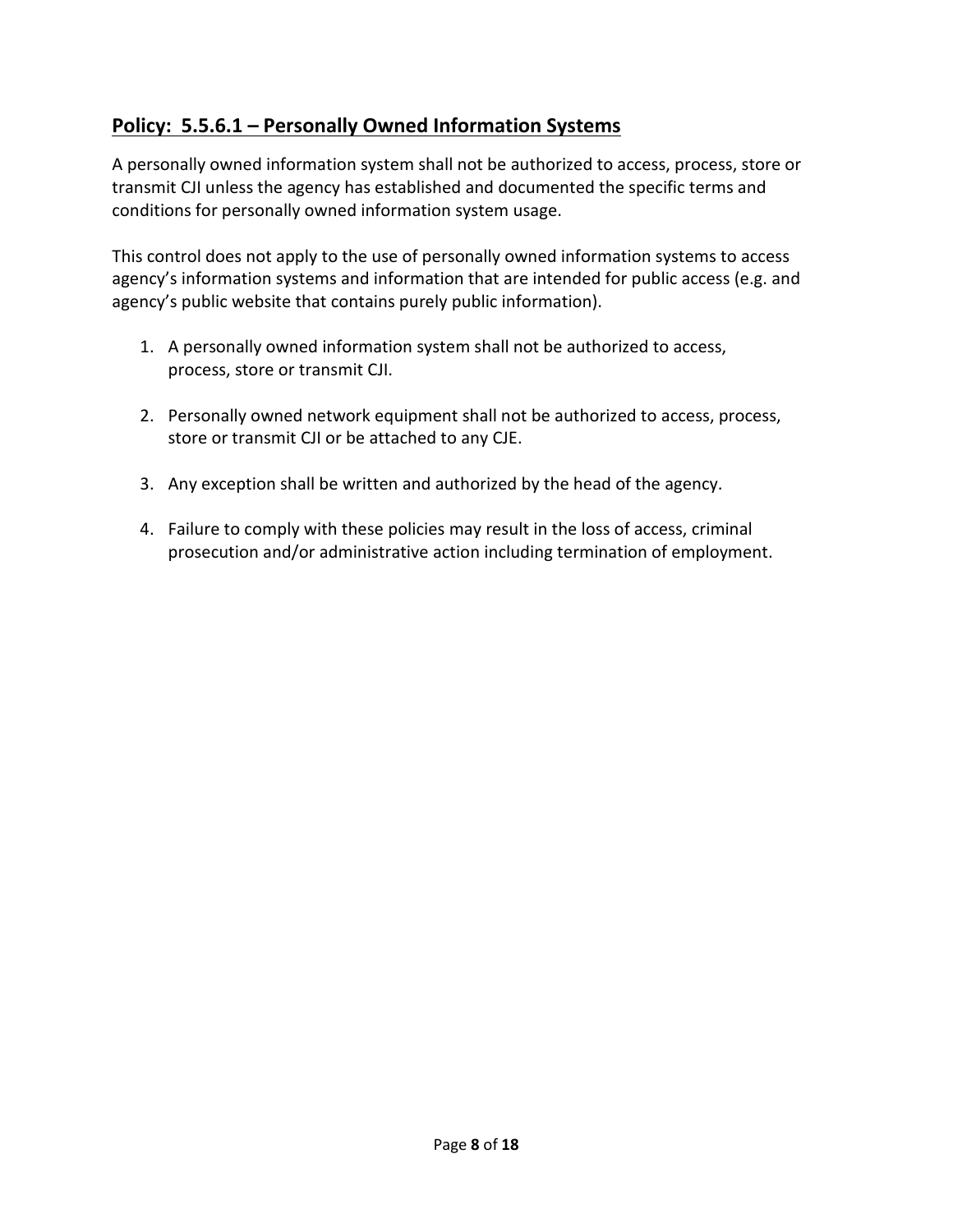# **Policy: 5.6.2 – Authentication Policy and Procedures**

The agency shall follow the secure password attributes, below, to authenticate an individual's unique ID. Passwords shall:

- Be a minimum length of eight (8) characters on all systems.
- Not be a dictionary word or proper name.
- Not be the same as the User ID.
- Expire within a maximum of ninety (90) calendar days.
- Not be identical to the previous ten (10) passwords.
- Not be transmitted in the clear outside the secure location.
- Not be displayed when entered.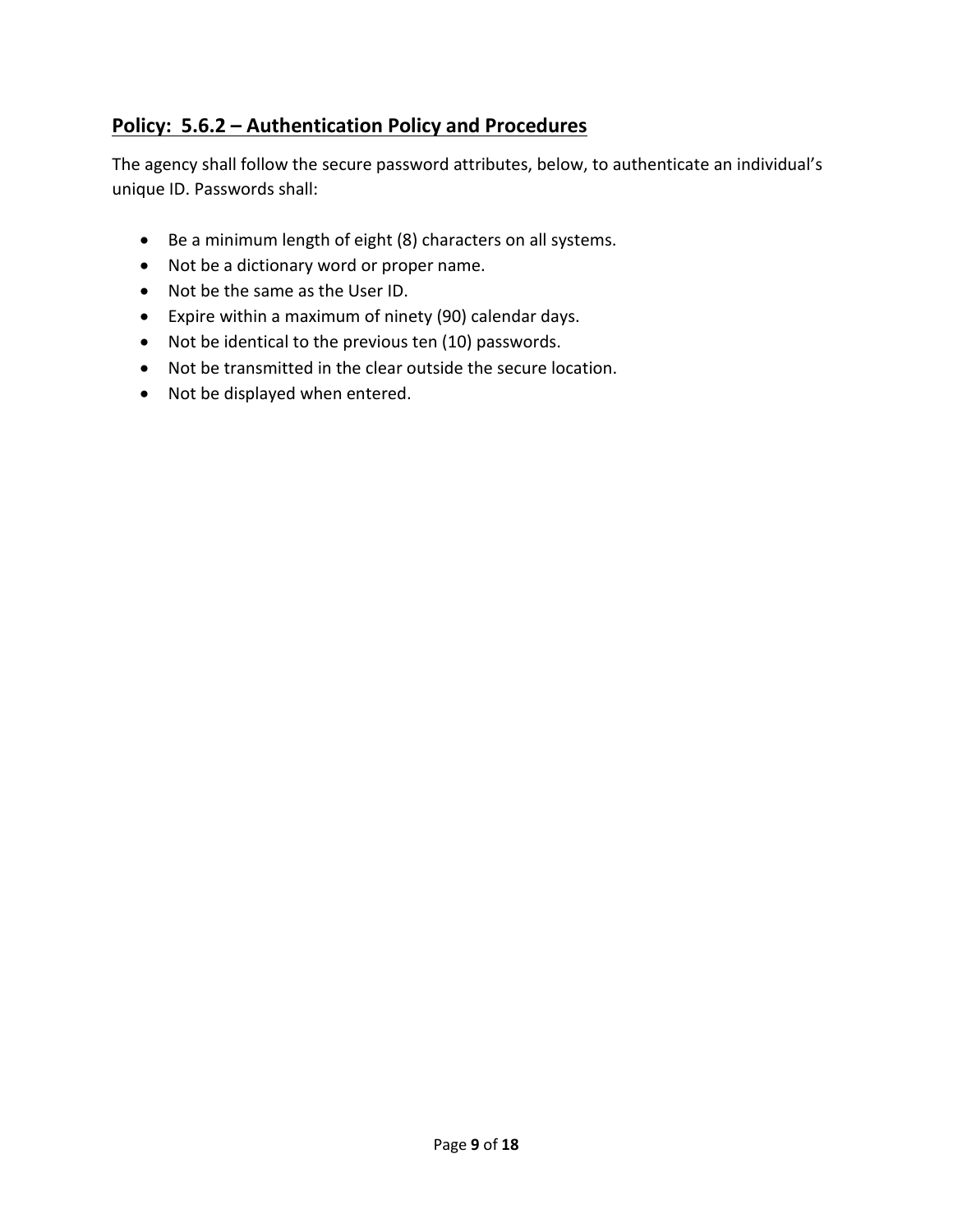# **Policy: 5.6.3.2 – Authenticator Management**

The agency shall follow the secure password attributes, below, to authenticate an individual's unique ID. Passwords shall:

- Be a minimum length of eight (8) characters on all systems.
- Not be a dictionary word or proper name.
- Not be the same as the User ID.
- Expire within a maximum of ninety (90) calendar days.
- Not be identical to the previous ten (10) passwords.
- Not be transmitted in the clear outside the secure location.
- Not be displayed when entered.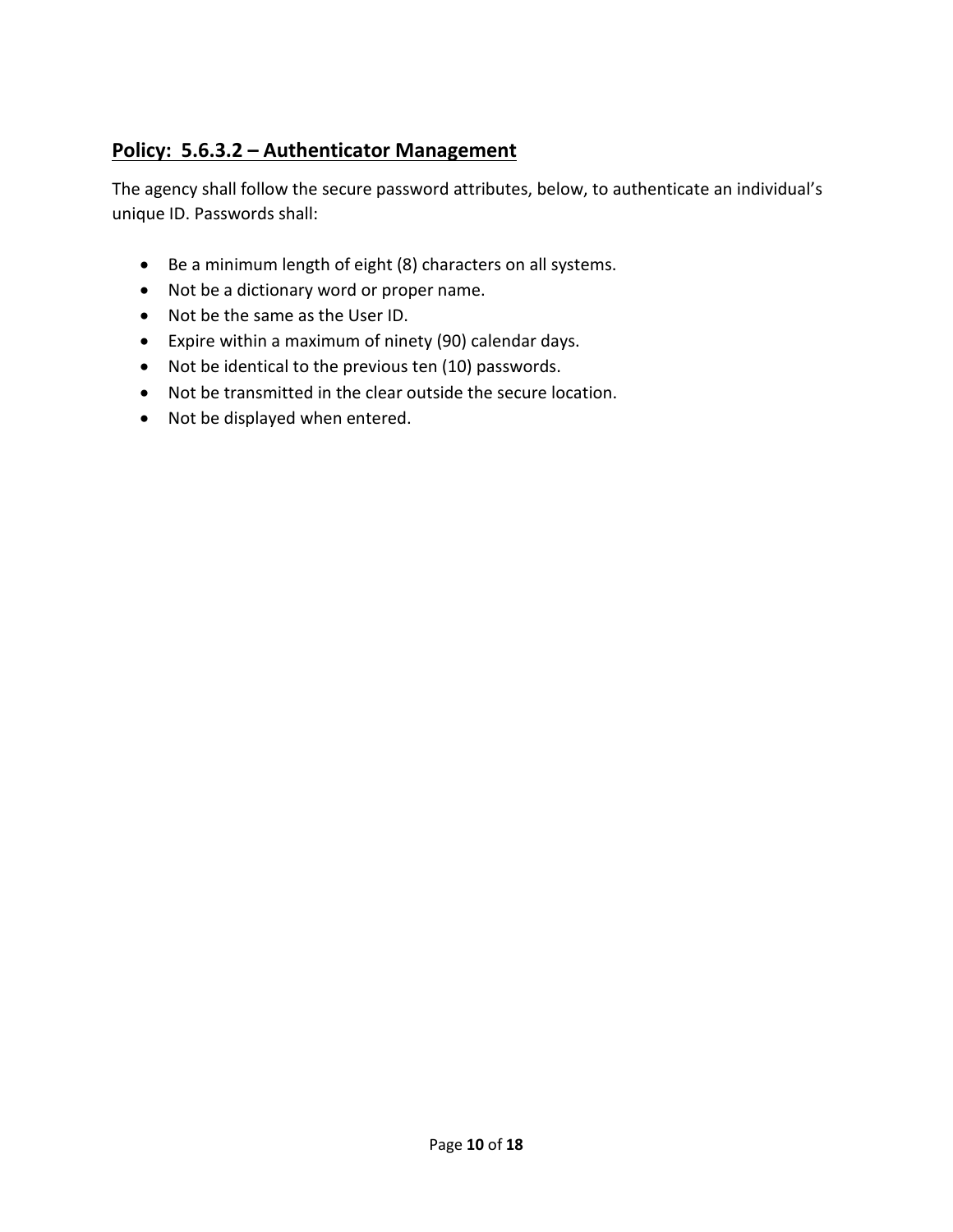# **Policy: 5.8 – Policy Area 8: Media Protection**

The agency will do the following:

- Securely store electronic and physical media within a physically secure or controlled area
- Restrict access to electronic and physical media to authorized individuals.
- Ensure that only authorized users remove printed form or digital media.
- Physically protect media end of life
- Insure end of life media is destroyed or sanitized.
- Not use personally owned information system to access, process, store, or transmit CJI unless the it has established and documented the specific terms and conditions for personally owned information system usage.
- Not utilize publicly accessible computers to access, process, store, or transmit media.
- Store all hardcopy CJI printouts maintained in a secure area accessible to only those employees whose job function require them to handle such documents.
- Safeguard all media against possible misuse by complying with all other policies.
- Take appropriate action when in possession of CJI while not in a secure area:

The agency will insure that media at rest (i.e. stored electronically) outside the boundary of the physically secure location, the data shall be protected using encryption certified to meet FIPS 140-2 standards.

The agency will require users to lock or log off computer when not in immediate vicinity of work area to protect access.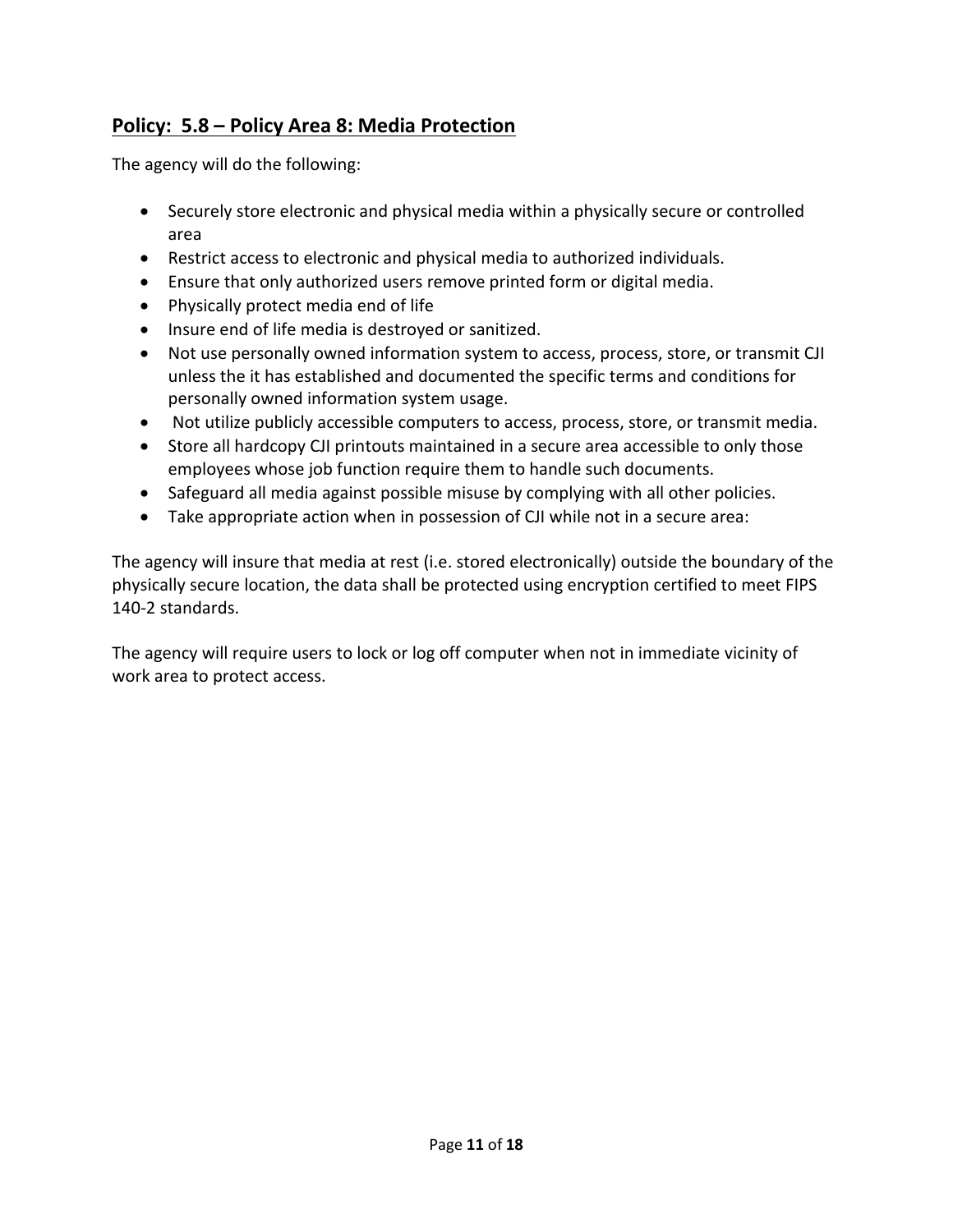# **Policy: 5.8.3 – Digital Media Sanitization and Disposal**

The agency will insure that the sanitization of electronics media or the destruction of inoperable media (via incineration, shredding, disintegrating, cutting, drilling, or grinding) is witnessed or carried out only by authorized personnel.

The agency will require for the sanitization of media that the data clearing be done with an approved disk wiping utility using a minimum of three passes or a Security Service (NSA/CSS) approved degausser.

The agency shall maintain written documentation and logs of the steps taken to sanitize or destroy electronic media.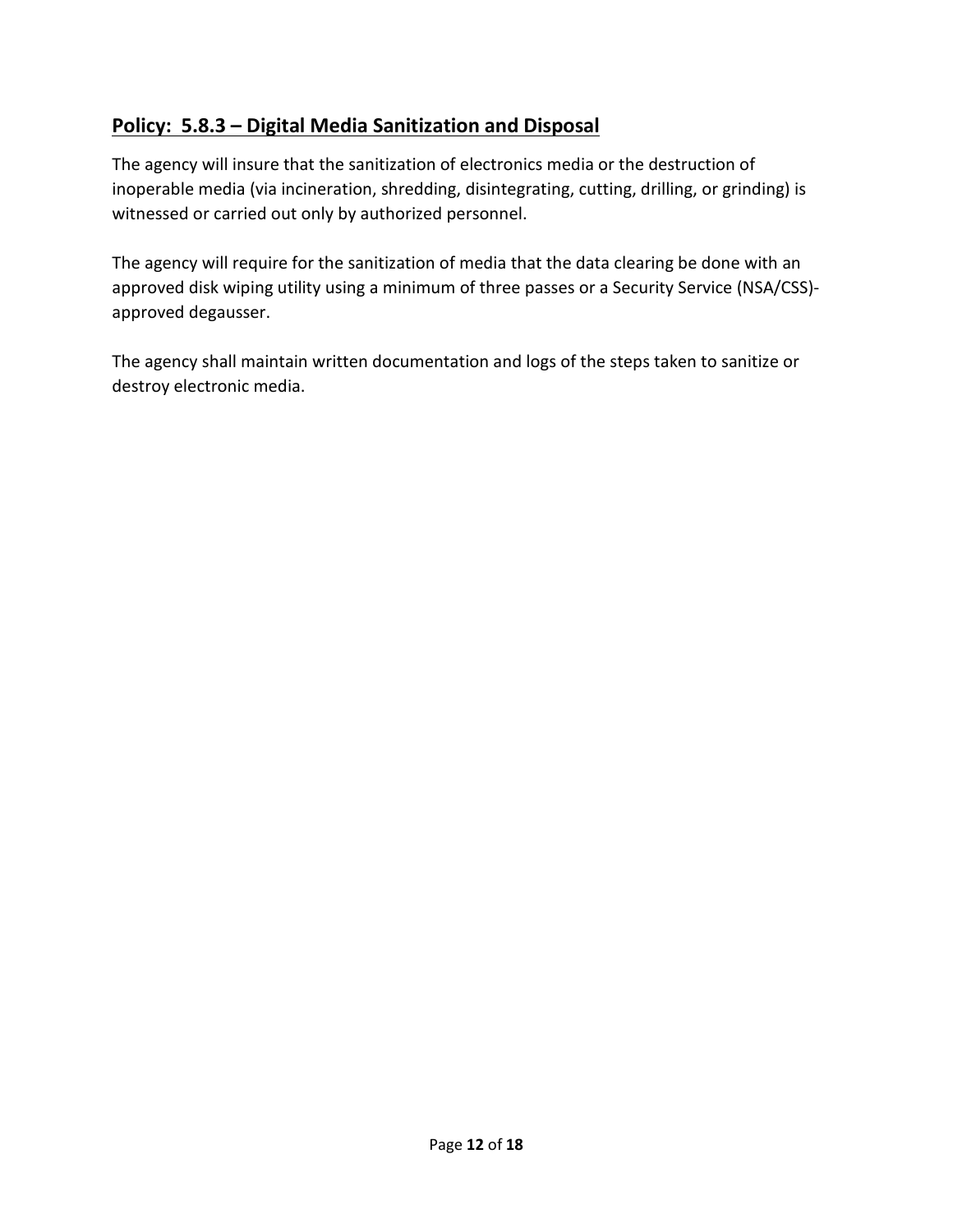## **Policy: 5.8.4 – Disposal of Physical Media**

The agency will insure that the disposal of physical media is done through Physical destruction (via incineration, shredding, disintegrating, cutting, drilling, or grinding).

The agency will insure this is witnessed or carried out only by authorized personnel.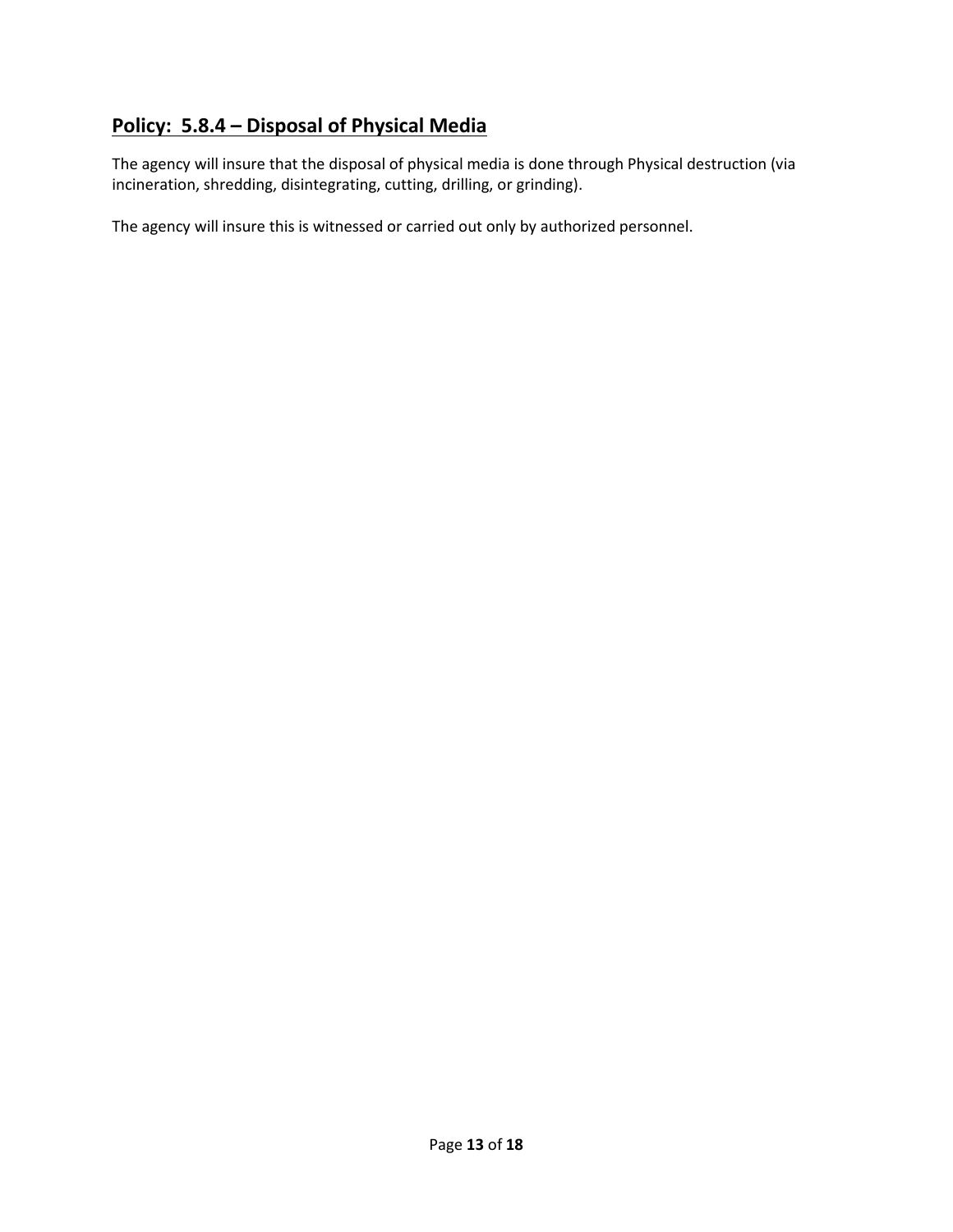## **Policy: 5.9 – Policy Area 9: Physical Protection**

The agency will limit who has access to the physically secure location to only those personnel authorized by the agency.

The agency will lock all areas, rooms, or storage containers when unattended.

The agency will position information system devices and documents in such a way as to prevent unauthorized individuals from access and view.

The agency will follow the encryption requirements found in section for electronic storage (i.e. data "at rest").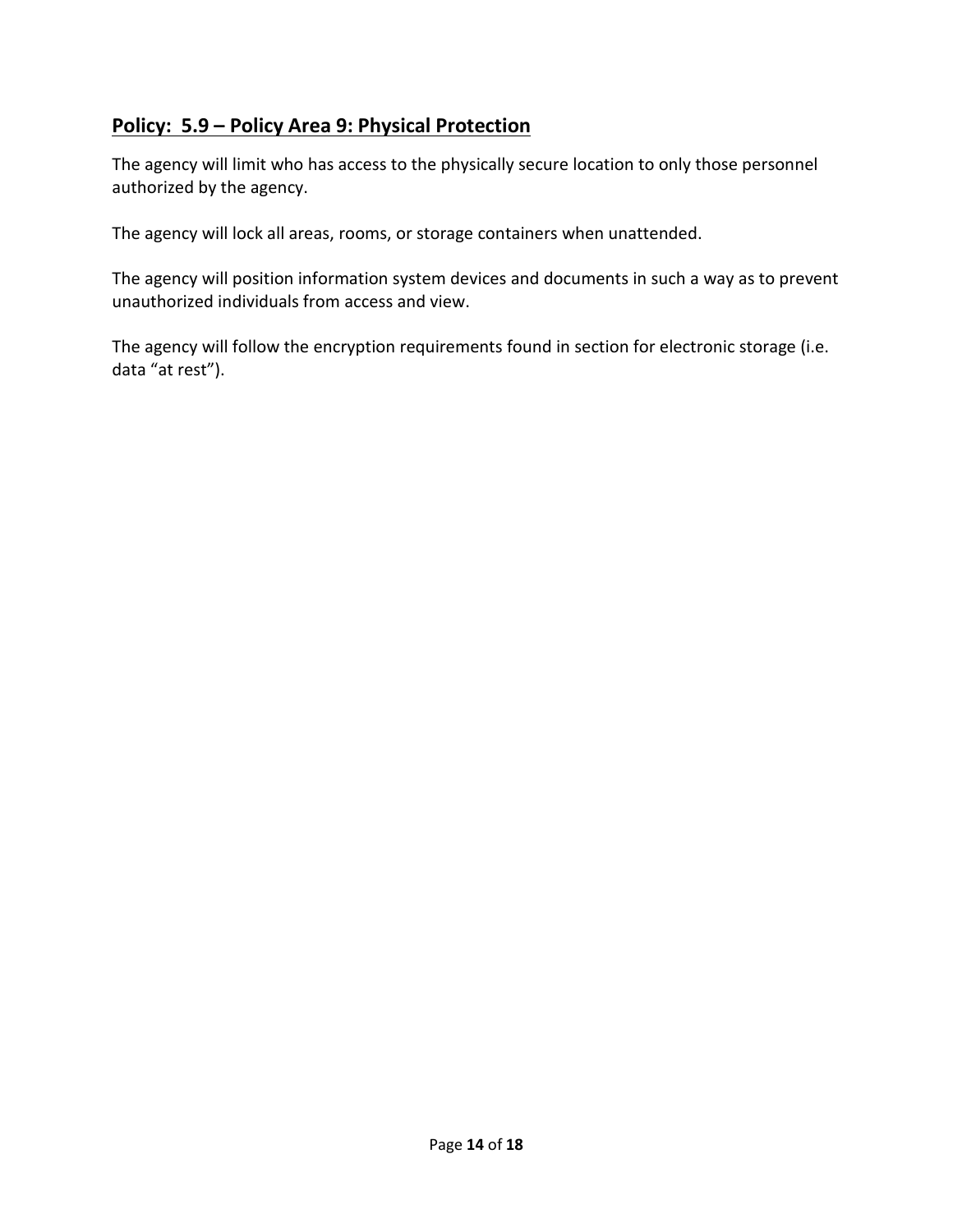## **Policy: 5.10.1.2.3 – Public Key Infrastructure (PKI) Technology**

The agency shall require for the issuance of public key certificates used in the information system that in order to receive a public key certificate it was authorized by a supervisor or a responsible official and that it is accomplished by a secure process that verifies the identity of the certificate holder.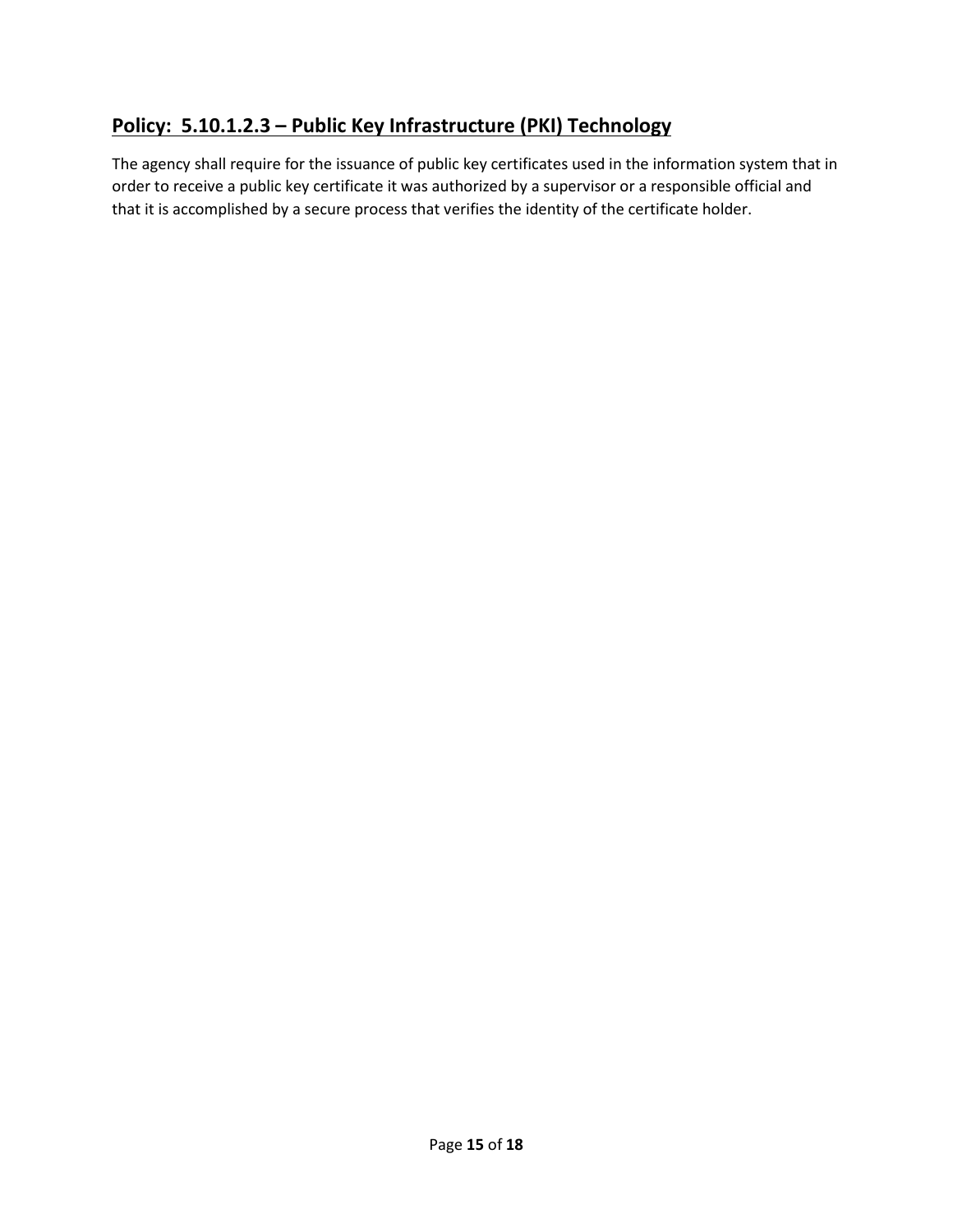#### **Policy: 5.10.4.1 – Patch Management**

The agency shall identify applications, services, and information systems containing software or components affected by recently announced software flaws and potential vulnerabilities resulting from those flaws.

The agency (or the software developer/vendor in the case of software developed and maintained by a vendor/contractor) shall ensures prompt installation of newly released security relevant patches, service packs and hot fixes.

When able testing of appropriate patches will occur before installation.

**Note:** Patch requirements discovered during security assessments, continuous monitoring or incident response activities shall also be addressed expeditiously.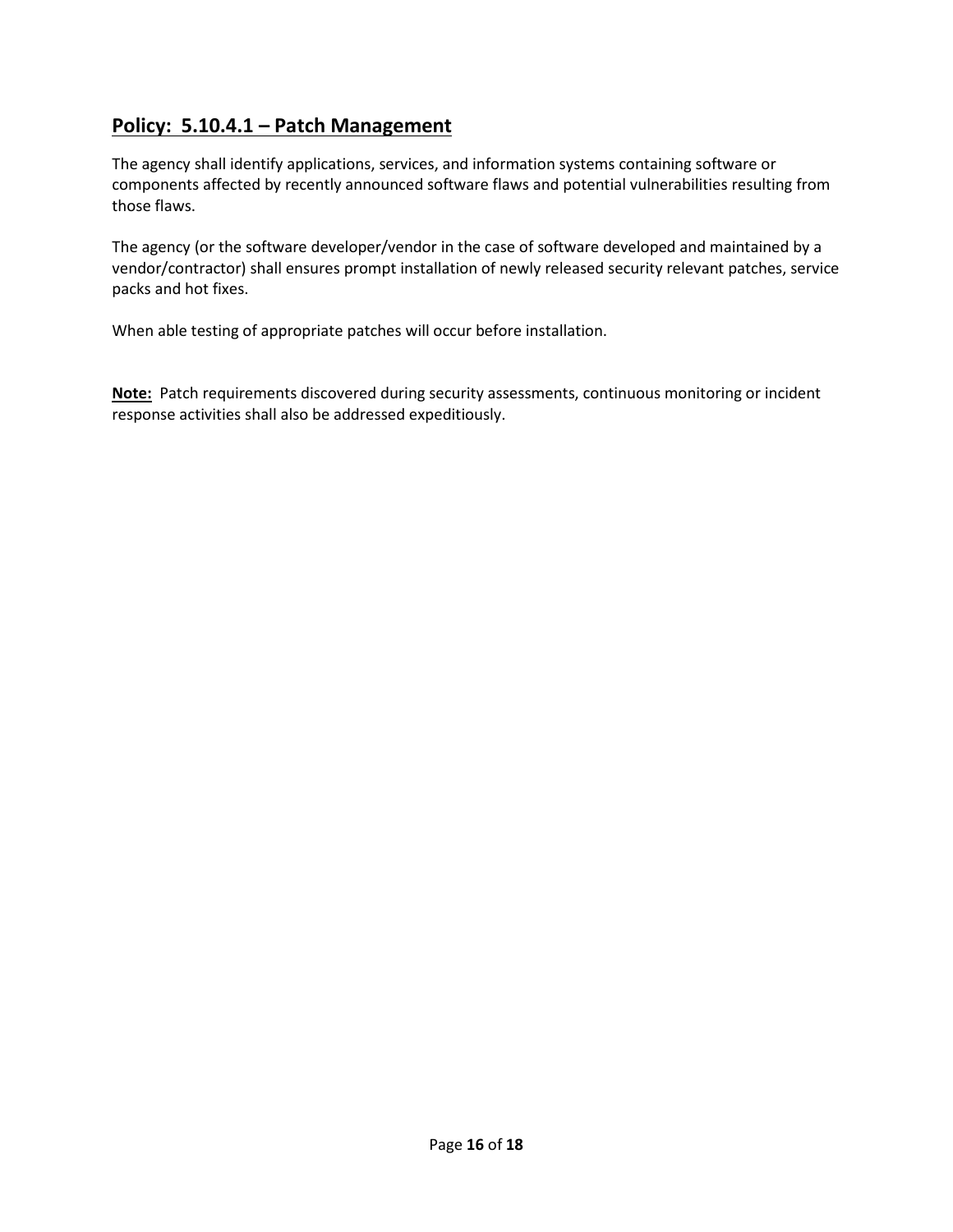#### **Policy: 5.10.4.4 – Security Alerts and Advisories**

The agency reviews information system security alerts/advisories on a regular basis.

The agency issues alerts/advisories to appropriate personnel.

The agency documents the types of actions to be taken in response to security alerts/advisories.

The agency used automated mechanisms to make security alert and advisory information available throughout the agency as appropriate.